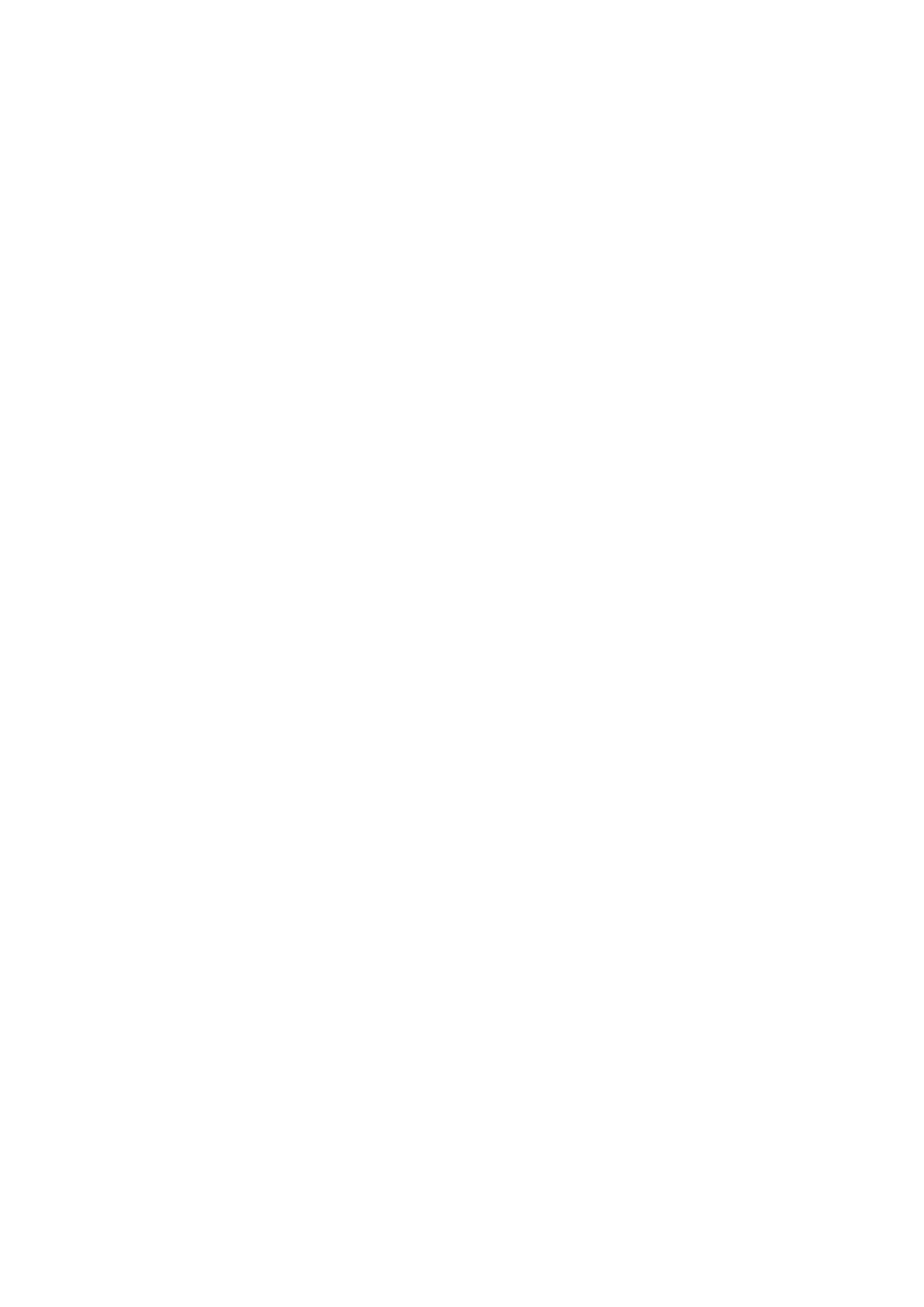## **PROFESSIONAL STANDARDS ACT 1997**

# AUTHORISATION AND PUBLICATION PURSUANT TO SECTION 26

#### INSTITUTE OF CHARTERED ACCOUNTANTS IN AUSTRALIA PROFESSIONAL STANDARDS SCHEME (WA)

I, Michael Mischin MLC, Attorney General, pursuant to section 26 of the *Professional Standards Act 1997* WA (the Act), authorise the publication of the Institute of Chartered Accountants in Australia Professional Standards Scheme (WA) (the Scheme) submitted to me by the Professional Standards Council of Western Australia pursuant to the provisions of the Act. The Scheme is published with this authorisation and commences on 8 October 2014. The Scheme remains in force for a period of five years from its commencement unless the Scheme is revoked, extended, or its operation ceases as specified in the Act.

Hon. MICHAEL MISCHIN MLC, Attorney General.

Dated: 31 July 2014.

———————————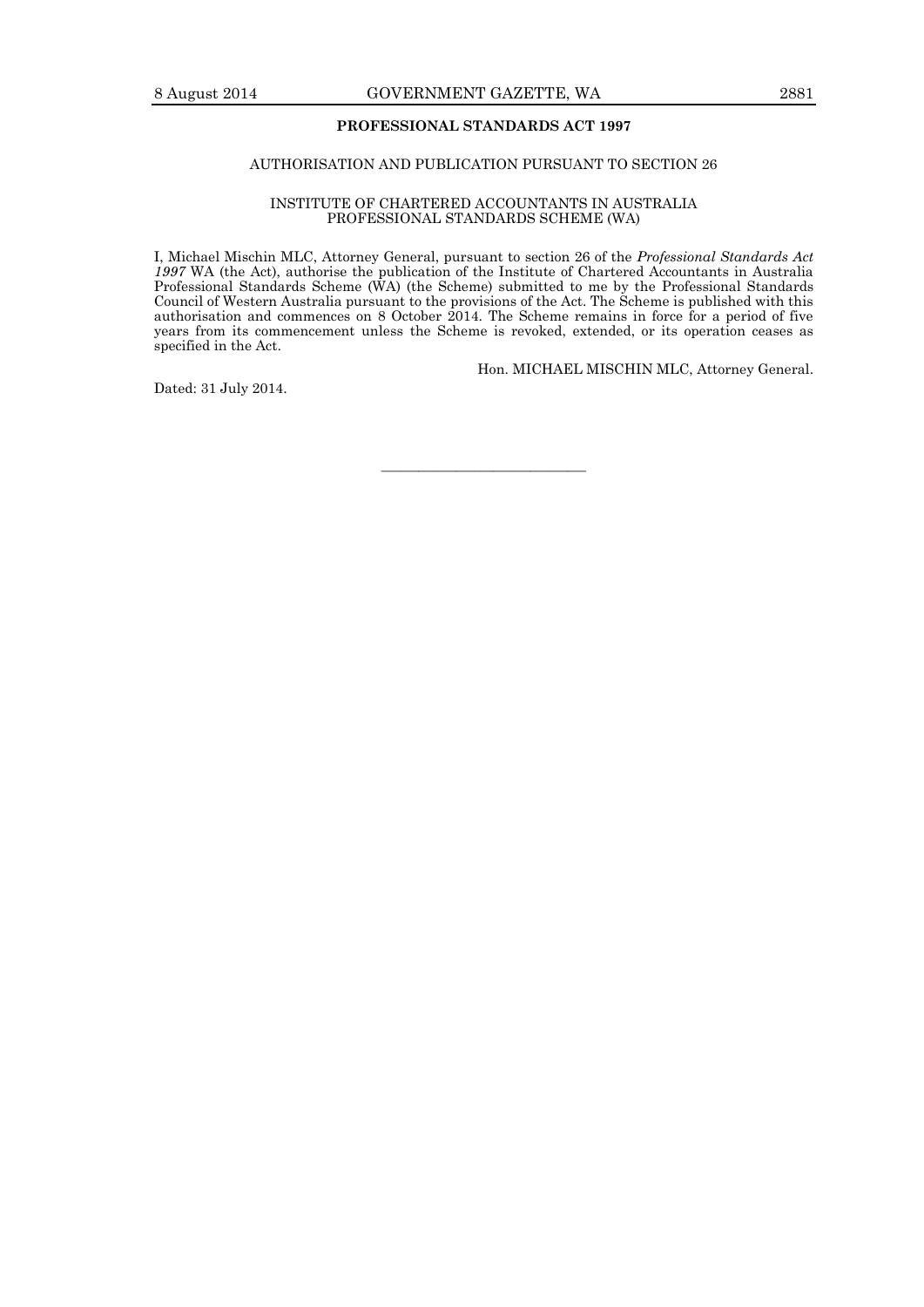# **PROFESSIONAL STANDARDS ACT 1997 (WESTERN AUSTRALIA)**

## THE INSTITUTE OF CHARTERED ACCOUNTANTS IN AUSTRALIA PROFESSIONAL STANDARDS SCHEME (WA)

## **PREAMBLE**

- A. The Institute of Chartered Accountants in Australia ("the Institute") is a national occupational association.
- B. The Institute has applied to the Professional Standards Council, appointed under the *Professional Standards Act 1997* (Western Australia) ("the Act"), for approval of a scheme under the Act, as set out in this document (the Scheme).
- C. The Scheme has been prepared by the Institute for the purposes of limiting occupational liability to the extent to which such liability may be limited under the Act.
- D. The Scheme is to apply to all participating members referred to in clause 2.1 below, in respect of services provided in Australia. The Scheme will not apply to services provided by participating members in New Zealand, or to services provided in Australia by a member of the New Zealand Institute of Chartered Accountants who does not hold a current Australian Certificate of Public Practice.
- E. The Institute has provided the Professional Standards Council with a detailed list of risk management strategies intended to be implemented in respect of its members and the means by which those strategies are intended to be implemented.
- F. All participating members referred to in clause 2.1 of the scheme are subject to disciplinary measures under the By-laws of the Institute, and are also subject to the professional indemnity insurance requirements of Regulation R4A of the Institute's regulations.
- G. The Scheme is intended to commence on 8 October 2014 and remain in force for a period of 5 years (unless it is revoked, extended or ceases in accordance with section 44A of the Act).

## **THE INSTITUTE OF CHARTERED ACCOUNTANTS IN AUSTRALIA PROFESSIONAL STANDARDS SCHEME (WA)**

## **1. OCCUPATIONAL ASSOCIATION**

1.1 This Scheme is a scheme under the Act prepared by the Institute, whose business address is 33 Erskine Street, Sydney NSW 2000.

1.2 Terms used in the Scheme are defined in the Scheme, including in clause 4.

# **2. PERSONS TO WHOM THE SCHEME APPLIES**

2.1 The Scheme applies to—

- (a) all Institute members who hold a current Australian Certificate of Public Practice issued by the Institute (for the avoidance of doubt, the Scheme will only apply to an Institute member who is also a member of the New Zealand Institute of Chartered Accountants, if the member holds a current Australian Certificate of Public Practice) other than holders of an Australian financial services licence and their authorised representatives and employees, not being limited licensees, as defined in the *Corporations Regulations 2001* as amended, their authorised representatives or employees; and
- (b) all affiliate members of the Institute; and
- (c) all practice entity members of the Institute other than holders of an Australian financial services licence and their authorised representatives and employees, not being limited licensees, as defined in the *Corporations Regulations 2001* as amended, their authorised representatives or employees; and
- (d) all persons (including persons in categories (a), (b) and (c) above) to whom the Scheme applied at the time of the relevant act or omission on which a cause of action for damages for occupational liability is founded1, whether or not the Scheme would otherwise still apply to those persons

(collectively, "Participants", and each, a "Participant").

2.2 No Participant to whom the Scheme applies may choose not to be subject to the Scheme, provided that the Institute may, on application by a Participant, exempt the Participant from the Scheme if the Institute is satisfied that he or she would suffer financial hardship in obtaining professional indemnity insurance to the levels set out in clause 3.1 below.

#### **3. LIMITATION OF LIABILITY**

 $\overline{a}$ 

3.1 The Scheme only limits the liability of a Participant for damages arising from a claim to the extent to which the liability results in damages exceeding \$2 million.

 $1$  Sections 31 and 32 of the Act provide that if the scheme applies to a body corporate or a person, it also applies to each officer of the body corporate and to each partner and employee of the person, provided that if the officer, partner or employee is entitled to be a member of the same occupational association as the body corporate or person, but is not a member, the scheme does not apply to that officer, partner or employee. Section 33 provides that the scheme will also apply to any associated persons who are prescribed by regulations.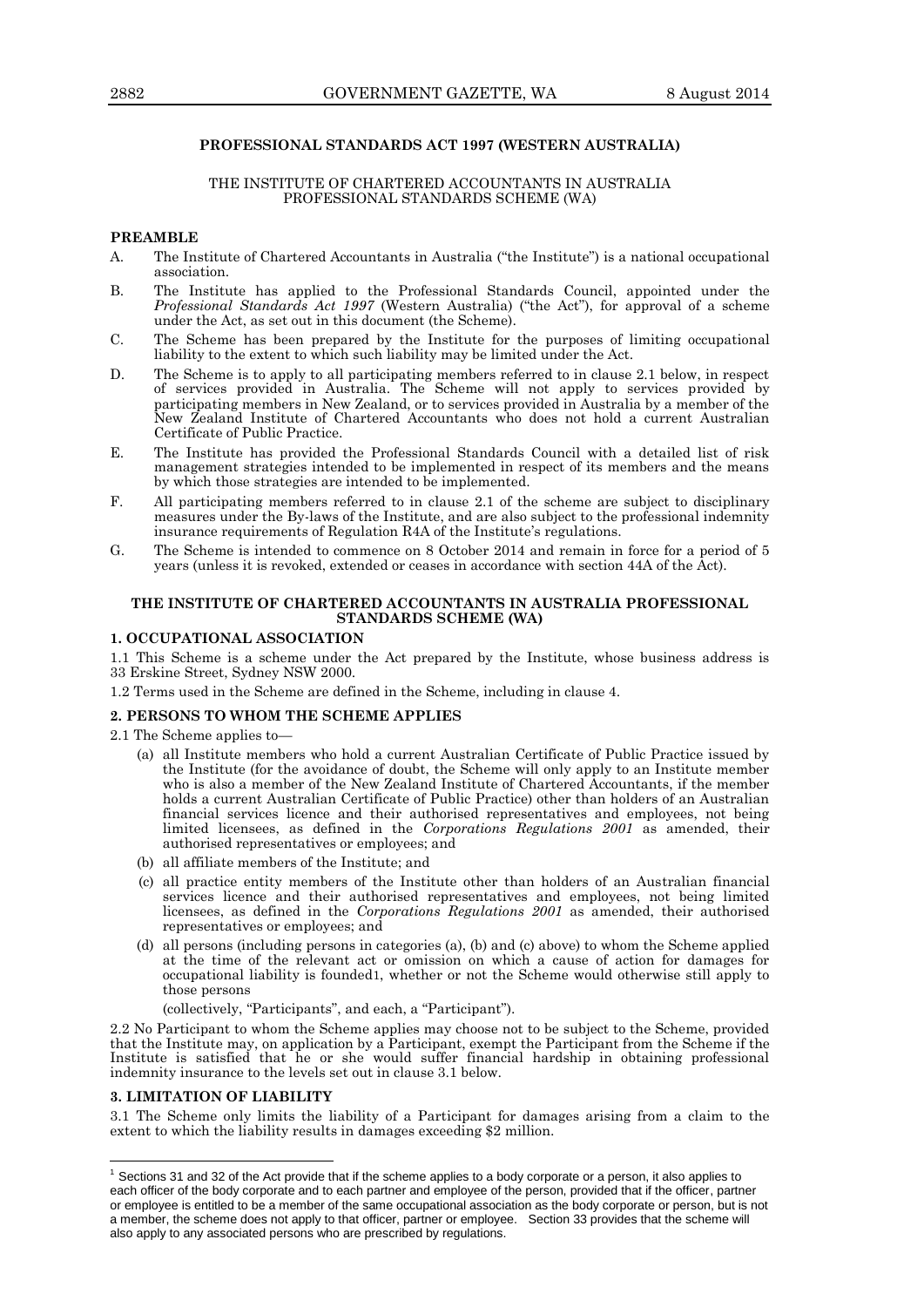#### **Limitation of Liability for Category 1 Services**

3.2 Where a Participant against whom a proceeding is brought relating to occupational liability in connection with Category 1 services is able to satisfy the court of (a), (b) or (c) below, the Participant is not liable in damages in relation to that claim above the applicable monetary ceiling specified in clause 3.3—

(a) the Participant has the benefit of an insurance policy insuring the Participant against that occupational liability, and the amount payable under the insurance policy in respect of the occupational liability relating to that claim (including any amount payable by the Participant by way of excess under or in relation to the policy) is not less than the amount of the Category 1 monetary ceiling specified in clause 3.3 below;

OR

(b) the Participant has business assets the net current market value of which is not less than the amount of the Category 1 monetary ceiling;

OR

- (c) the Participant has business assets and the benefit of an insurance policy insuring the Participant against that occupational liability, and the net current market value of the assets and the amount payable under the insurance policy in respect of the occupational liability relating to that claim (including any amount payable by the Participant by way of excess under or in relation to the policy), if combined, would total an amount that is not less than the amount of the Category 1 monetary ceiling.
- 3.3 The Category 1 monetary ceiling is—
	- (a) \$2 million, where the claim arises from a service in respect of which the fee is less than \$100,000;

OR

(b) \$5 million where the claim arises from a service in respect of which the fee is \$100,000 or more, but less than \$300,000;

OR

(c) \$10 million where the claim arises from a service in respect of which the fee is \$300,000 or more, but less than \$500,000;

OR

(d) \$20 million where the claim arises from a service in respect of which the fee is \$500,000 or more, but less than \$1,000,000;

OR

(e) \$50 million where the claim arises from a service in respect of which the fee is \$1,000,000 or more but less than \$2,500,000;

OR

(f) \$75 million where the claim arises from a service in respect of which the fee is \$2,500,000 or more.

#### **Limitation of Liability for Category 2 Services**

3.4 Where a Participant against whom a proceeding is brought relating to occupational liability in connection with Category 2 services is able to satisfy the court of (a), (b), or (c) below, the Participant is not liable in damages in relation to that claim above the monetary ceiling specified in clause 3.5—

- (a) the Participant has the benefit of an insurance policy insuring the Participant against that occupational liability, and the amount payable under the insurance policy in respect of the occupational liability relating to that claim (including any amount payable by the Participant by way of excess under or in relation to the policy) is not less than the amount of the Category 2 monetary ceiling specified in clause 3.5; OR
- (b) the Participant has business assets the net current market value of which is not less than the amount of the Category 2 monetary ceiling specified in clause 3.5; OR
- (c) the Participant has business assets and the benefit of an insurance policy insuring the Participant against that occupational liability, and the net current market value of the assets and the amount payable under the insurance policy in respect of the occupational liability relating to that claim (including any amount payable by the Participant by way of excess under or in relation to the policy), if combined, would total an amount that is not less than the amount of the Category 2 monetary ceiling specified in clause 3.5.
- 3.5 The Category 2 monetary ceiling applicable to Participants is—
	- (a) \$2 million, where the relevant fee is less than \$100,000;

OR

- (b) \$5 million, where the relevant fee is \$100,000 or more, but less than \$300,000; OR
- (c) \$10 million, where the relevant fee is \$300,000 or more, but less than \$500,000; OR
- (d) \$20 million where the relevant fee is \$500,000 or more.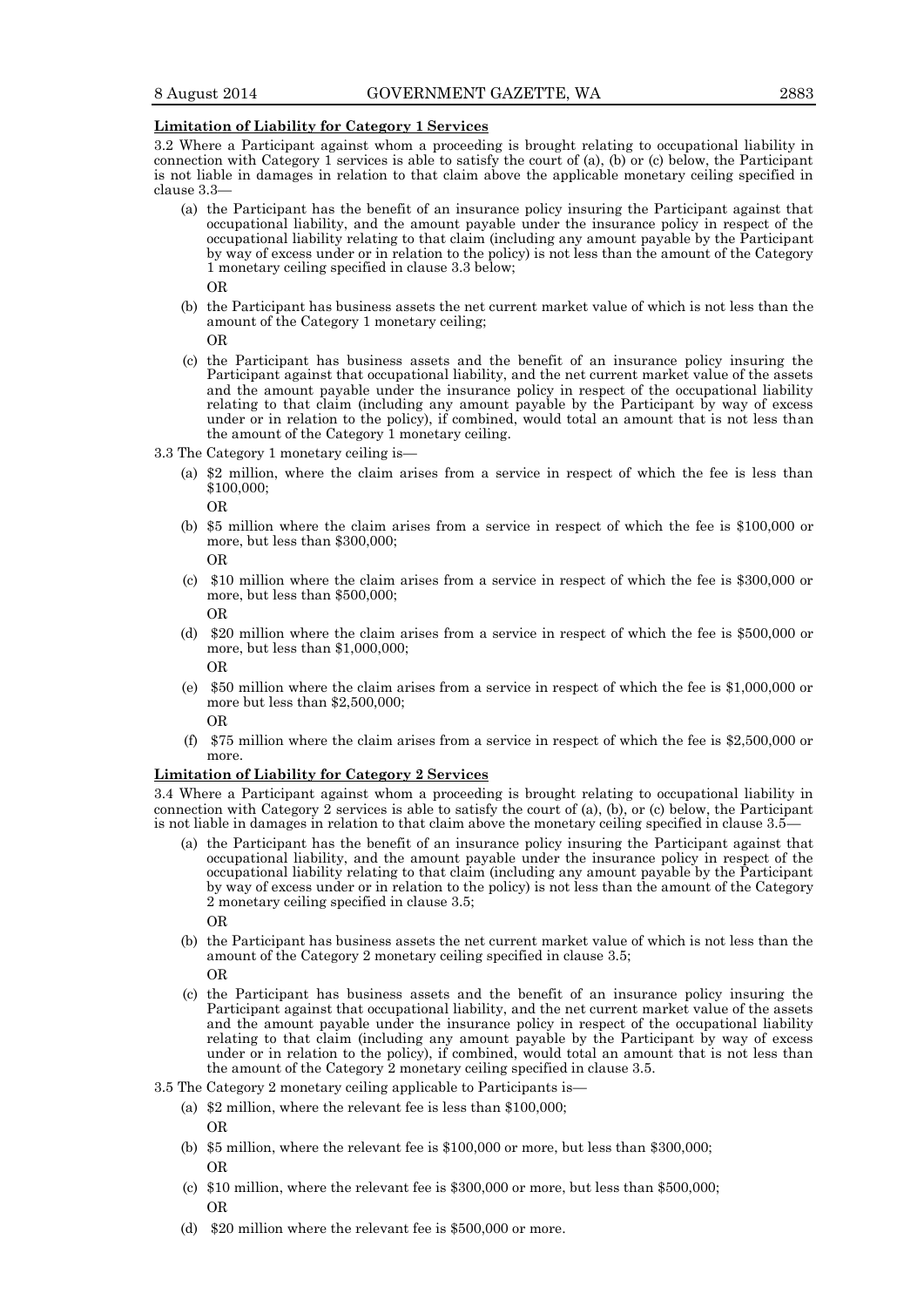For the purposes of this clause, the relevant fee is—

- (a) the highest total of fees billed by a Participant (or if the Participant is a member of a practice entity [whether a practice entity member of the Institute or not] by all Participants who are members of or a part of the practice entity) in respect of services provided in a single financial year pursuant to a contract for the provision of Category 2 services or pursuant to or in the course of an appointment for, or which requires, the provision of Category 2 services—
	- (i) over the three full financial years immediately prior to the financial year in which the Participant commences to provide the Category 2 services which are the subject of the claim against the Participant, or
	- (ii) if the Participant has less than three full financial years' Category 2 services fee history immediately prior to the financial year in which the Participant commences to provide the Category 2 services which are the subject of the claim against the Participant, over the two full financial years or (if the Participant has less than two years' but one year's or more than one year's such fee history) that full financial year immediately prior to the financial year in which the Participant commences to provide the Category 2 services which are the subject of the claim,

OR

(b) if the Participant has no, or less than one full financial year's, Category 2 services fee history immediately prior to the financial year in which the Participant commences to provide the Category 2 services which are the subject of the claim against the Participant, the amount specified in clause 3.1.

#### **Limitation of Liability for Category 3 Services**

3.6 Where a Participant against whom a proceeding is brought relating to occupational liability in connection with Category  $3$  services is able to satisfy the court of (a), (b), or (c) below, the Participant is not liable in damages in relation to that claim above the Category 3 monetary ceiling specified in clause 3.7—

- (a) the Participant has the benefit of an insurance policy insuring the Participant against that occupational liability, and the amount payable under the insurance policy in respect of the occupational liability relating to that claim (including any amount payable by the Participant by way of excess under or in relation to the policy) is not less than the amount of the Category 3 monetary ceiling specified in clause 3.7;
	- OR
- (b) the Participant has business assets the net current market value of which is not less than the amount of the Category 3 monetary ceiling specified in clause 3.7; OR
- (c) the Participant has business assets and the benefit of an insurance policy insuring the Participant against that occupational liability, and the net current market value of the assets and the amount payable under the insurance policy in respect of the occupational liability relating to that claim (including any amount payable by the Participant by way of excess under or in relation to the policy), if combined, would total an amount that is not less than the amount of the Category 3 monetary ceiling specified in clause 3.7
- 3.7 The Category 3 monetary ceiling applicable to Participants is—
	- (a) \$2 million, where the claim arises from a service in respect of which the fee is less than \$100,000;

OR

(b) \$5 million where the claim arises from a service in respect of which the fee is greater than \$100,000 or more, but less than \$300,000;

OR

(c) \$10 million where the claim arises from a service in respect of which the fee is \$300,000 or more, but less than \$500,000;

OR

(d) \$20 million where the claim arises from a service in respect of which the fee is \$500,000 or more.

#### **General**

3.8 Pursuant to section 37 of the Act, this Scheme confers on the Institute a discretionary authority to specify, on application by a Participant, a higher maximum amount of liability not exceeding \$75 million than would otherwise apply under the scheme in respect of any specified case or class of case of Category 2 services or Category 3 services, where the fee for the service or services is, or is reasonably expected to be, \$2 million or greater. The higher maximum amount of liability will apply if the Institute exercises its discretion and approves the higher maximum amount of liability prior to the Participant beginning to provide the relevant services.

3.9 In circumstances where a proceeding is brought against a Participant relating to occupational liability in connection with a combination of Category 1 services and any of—

- (a) Category 2 services;
- (b) Category 3 services;
- (c) Category 2 services and Category 3 services,